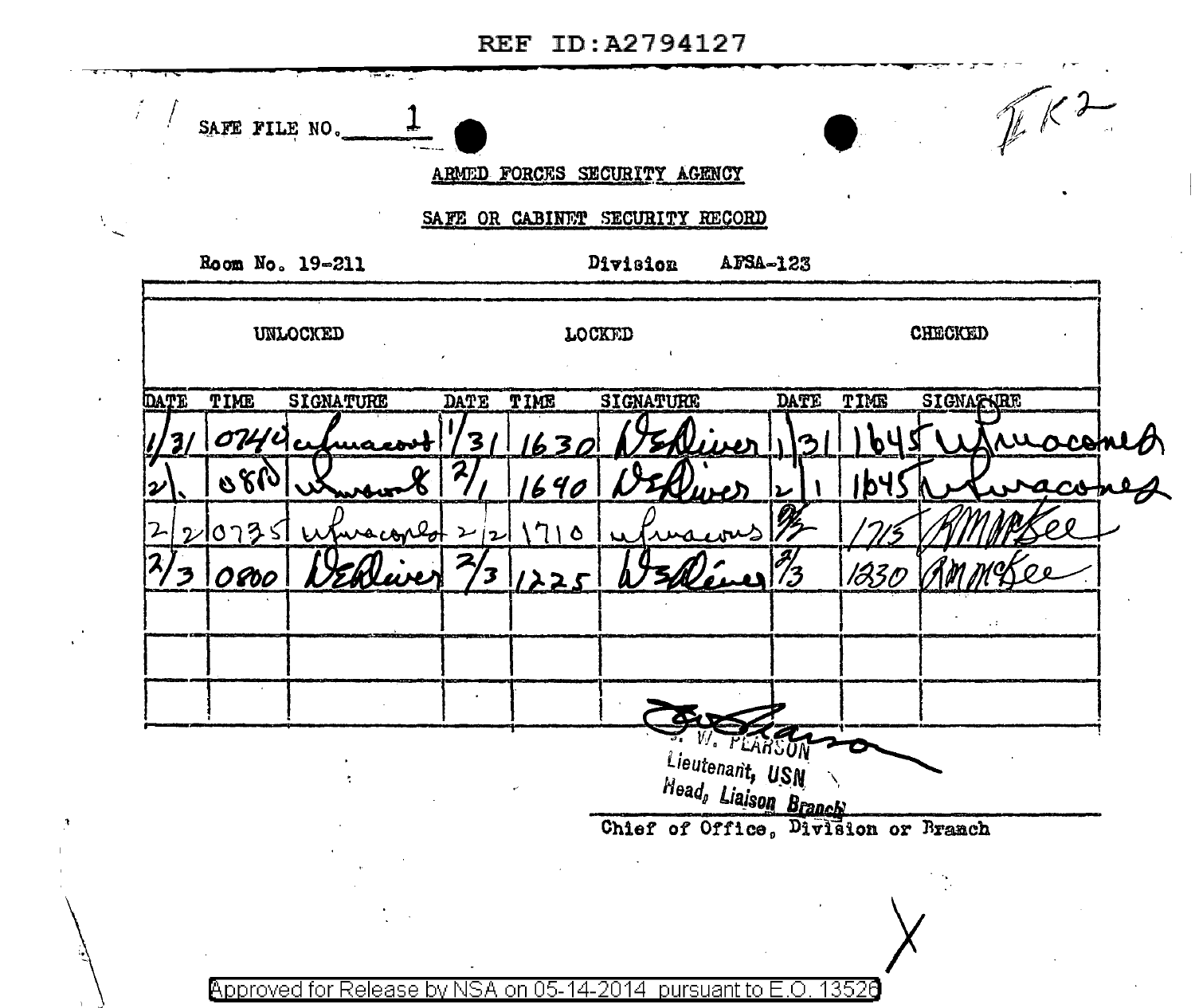$\mathbf{2}$ SAFE FILE NO.

### ARMED FORCES SECURITY AGENCY

#### SAFE OR CABINET SECURITY RECORD

Room No. 19-211

Division AFSA-123

UNLOCKED CHECKED LOCKED **SIGNATURE DATE** TIME **DATE** TIME **SIGNATURE DATE** TIME SIGNATORE ႒ 0740 lь' '3/ امی  $06.90$  $c_{\mathbf{b} \mathbf{r}^\mathbf{t}}$ 0746 7311225 الأمدنة 236  $0800$  $\mathbf{3}$ J. W. PEARSON Lieutenant, USN Head, Liaison Branch Chief of Office, Division or Branch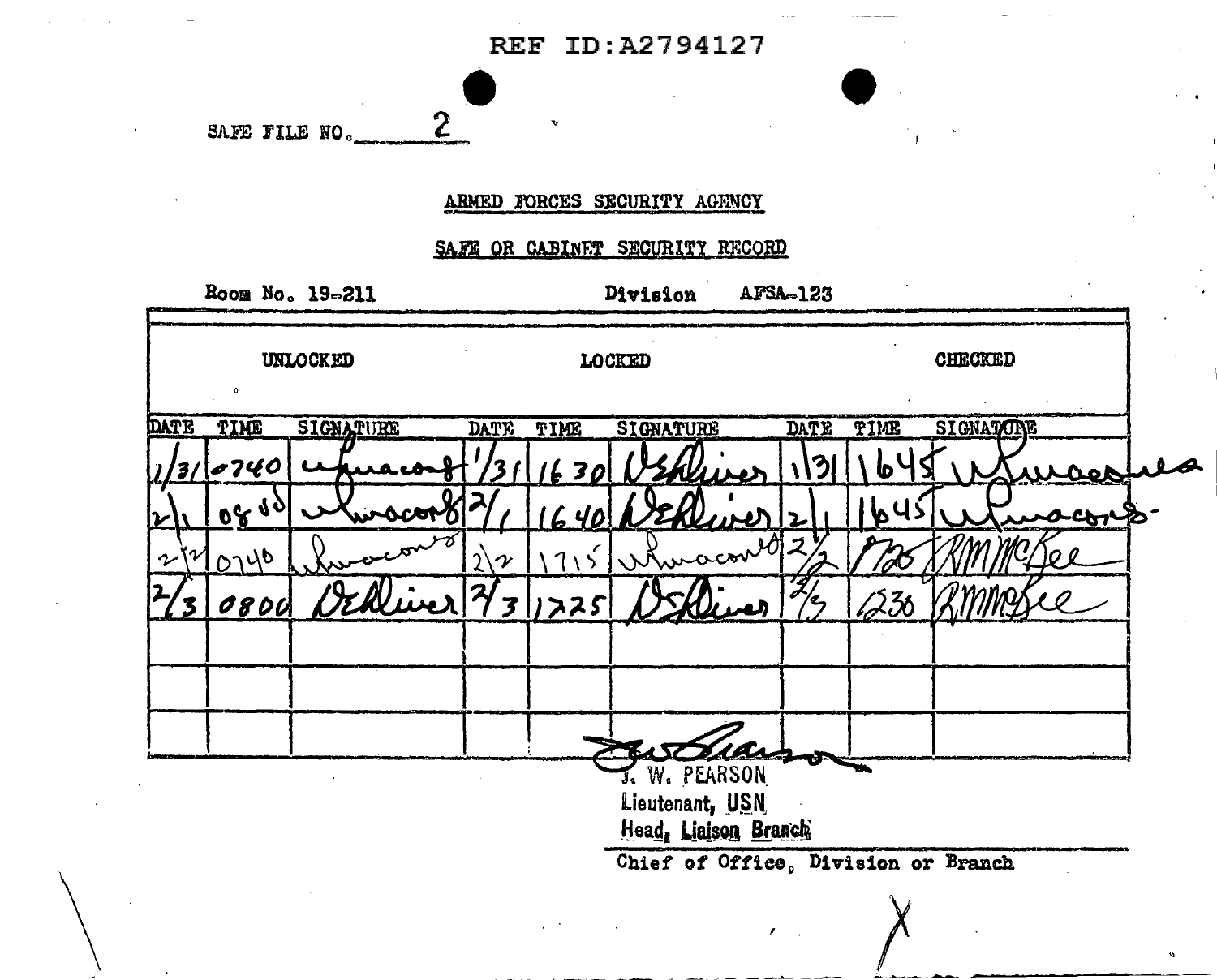SAFE FILE NO.

### ARMED FORCES SECURITY AGENCY

#### SAFE OR CABINET SECURITY RECORD

Room No. 19-211

Division **AFSA-123** 

| UNLOCKED |       |           |             | <b>LOCKED</b> |                  |  | <b>CHECKED</b> |       |  |                                                              |  |
|----------|-------|-----------|-------------|---------------|------------------|--|----------------|-------|--|--------------------------------------------------------------|--|
| DATE     | TIME  | SIGMATURE | <b>DATE</b> | TIME          | <b>SIGNATURE</b> |  | DATE           | TIME  |  | <b>SIGNATURE</b>                                             |  |
|          | 0 7 Y |           |             |               |                  |  |                |       |  |                                                              |  |
|          |       |           |             | In            |                  |  |                |       |  | wacov                                                        |  |
|          |       | inaconto  |             |               | whreconto        |  |                | וה    |  |                                                              |  |
|          | 30800 |           |             |               |                  |  | U              | JS 30 |  |                                                              |  |
|          |       |           |             |               |                  |  |                |       |  |                                                              |  |
|          |       |           |             |               |                  |  |                |       |  |                                                              |  |
|          |       |           |             |               |                  |  |                |       |  |                                                              |  |
|          |       |           |             |               |                  |  |                |       |  | ينتقا الشرابين والمتقدمات والمشمار ومحتملات ويسترقان ويحددون |  |

 $M650N$ 

Lieufguarit, USN<br>Head, Liaison Branch Chief of Office engineers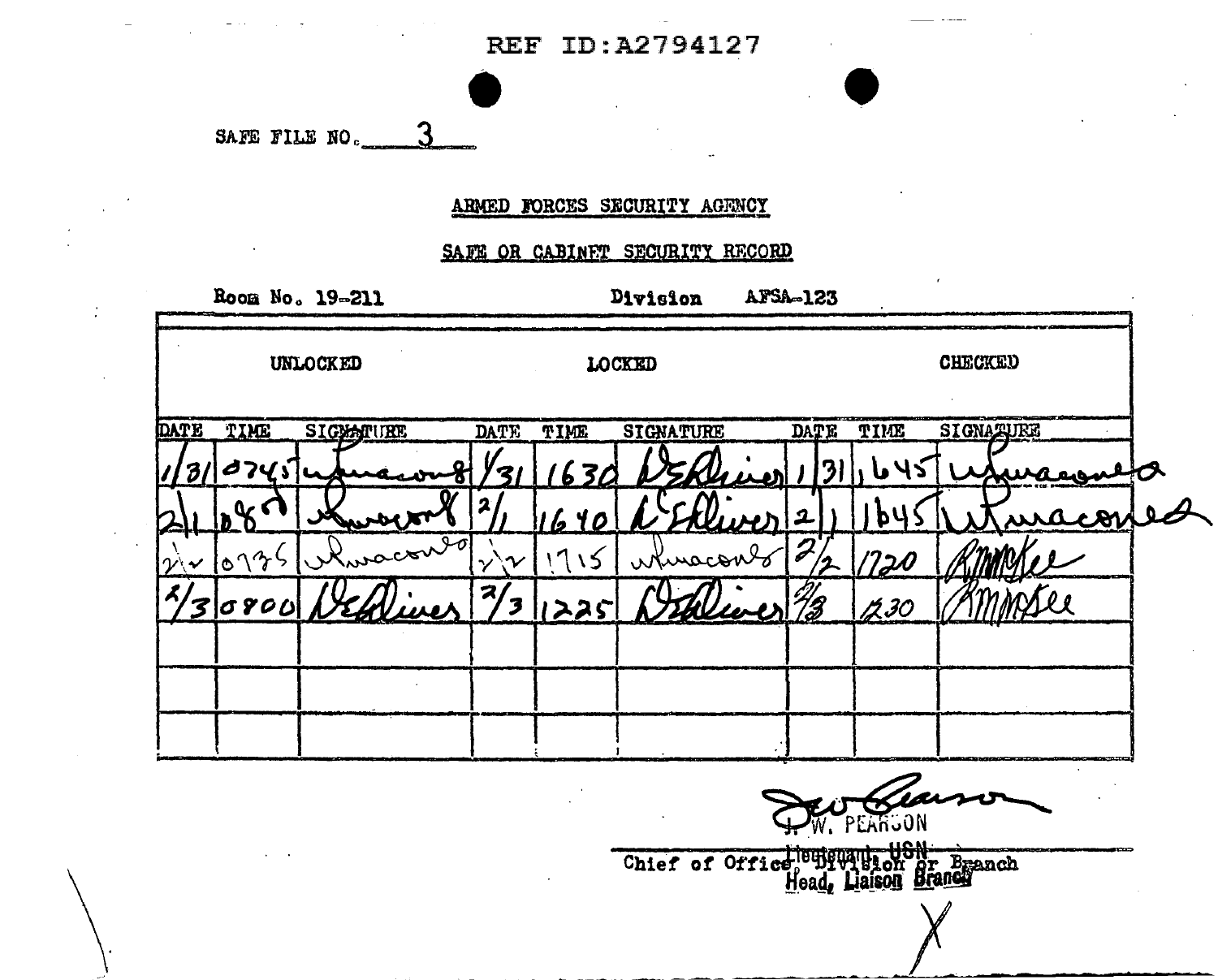$\ddot{ }$ SAFE FILE NO.

#### ARMED FORCES SECURITY AGENCY

#### SAFE OR CABINET SECURITY RECORD

Room No. 19-211

Division **AFSA-123** 

**CHECKED UNLOCKED LOCKED DATE** TIME **SIGMATURE DATE** TIME SIGNATURE **DATE** TIME SIGXATURE  $1645$  $3111630$ 074316 Y۵  $\sqrt{3}$  $22$  $\mathcal{L}$ ზ∩  $\overline{\mathbf{3}}$ 0800  $22s$ '23' an W. PEARSON Lieutenant, USN Chief of Office diagnost or Branch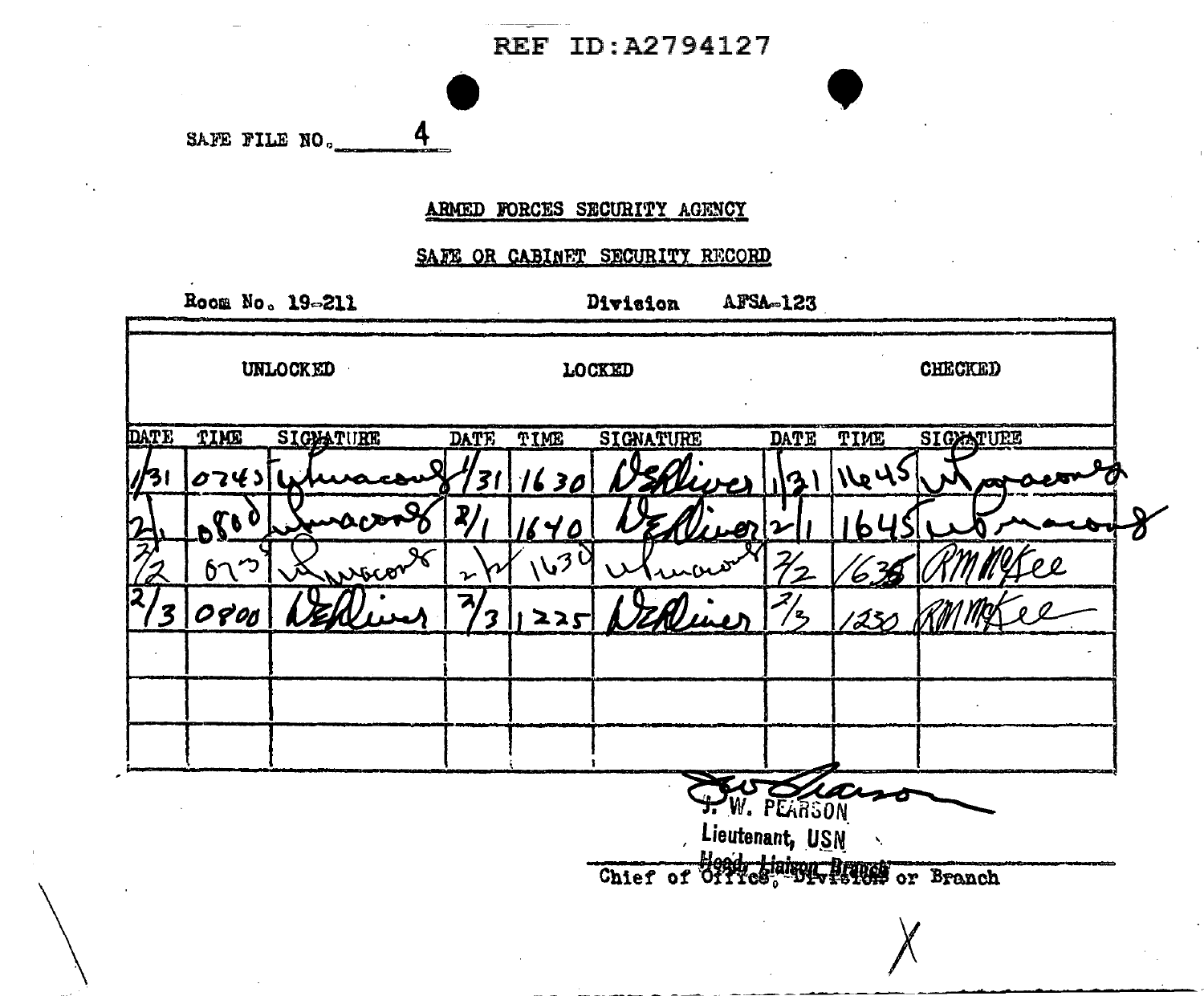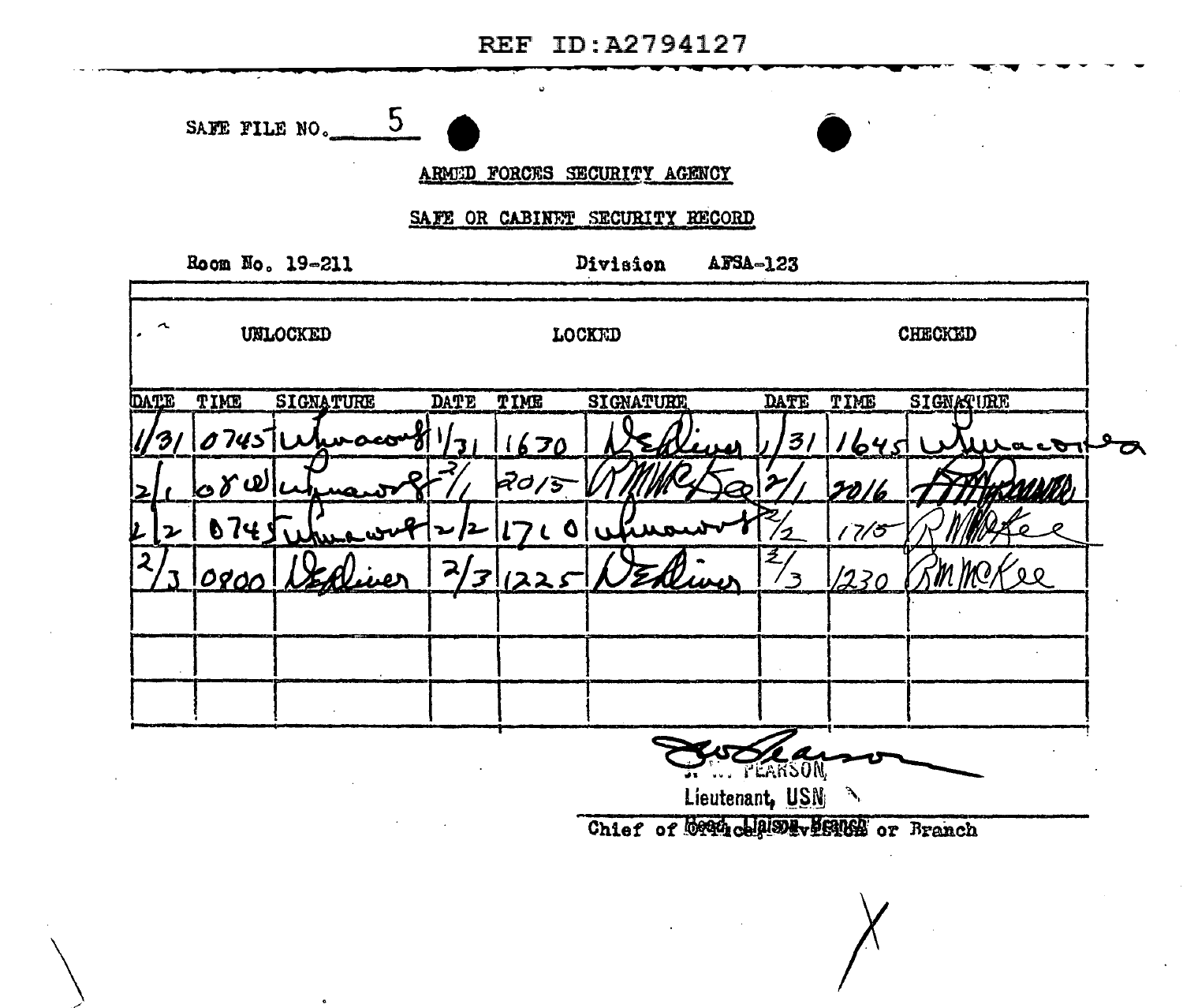|  |  | SAFE FILE NO. |  |
|--|--|---------------|--|
|--|--|---------------|--|

# ARMED FORCES SECURITY AGENCY

### SAFE OR CABINET SECURITY RECORD

Room No. 19-211

 $\cdot$ 

Division **AFSA-123** 

| UNLOCKED                           |      |                  | <b>LOCKED</b> |       |                                       |             | CHECKED           |              |  |  |
|------------------------------------|------|------------------|---------------|-------|---------------------------------------|-------------|-------------------|--------------|--|--|
| DATE                               | TIME | <b>SIGNATURE</b> | <b>DATE</b>   | TIME  | <b>SIGNATURE</b>                      | <b>DATE</b> | TIME              | SIGNARURE    |  |  |
| /3  <br>$\boldsymbol{\mathcal{Z}}$ | 0800 |                  |               |       |                                       |             | 33ھ/              | <u>WIX Y</u> |  |  |
|                                    | 0745 |                  |               | IZ015 |                                       | s           | 20 I l <u>a</u>   |              |  |  |
|                                    |      |                  |               |       |                                       | ι           |                   |              |  |  |
| $\mathcal{H}_3$                    | 0150 |                  |               |       |                                       |             | $1\sqrt{0}\gamma$ | Fridin       |  |  |
|                                    |      |                  |               |       |                                       |             |                   |              |  |  |
|                                    |      |                  |               |       |                                       |             |                   |              |  |  |
|                                    |      |                  |               |       |                                       |             |                   |              |  |  |
|                                    |      |                  |               |       | W. PEARSON<br>Lieutenant, USN         |             |                   |              |  |  |
|                                    |      |                  |               |       | CHPET, Jaloog Beach 1vision or Branch |             |                   |              |  |  |
|                                    |      |                  |               |       |                                       |             |                   |              |  |  |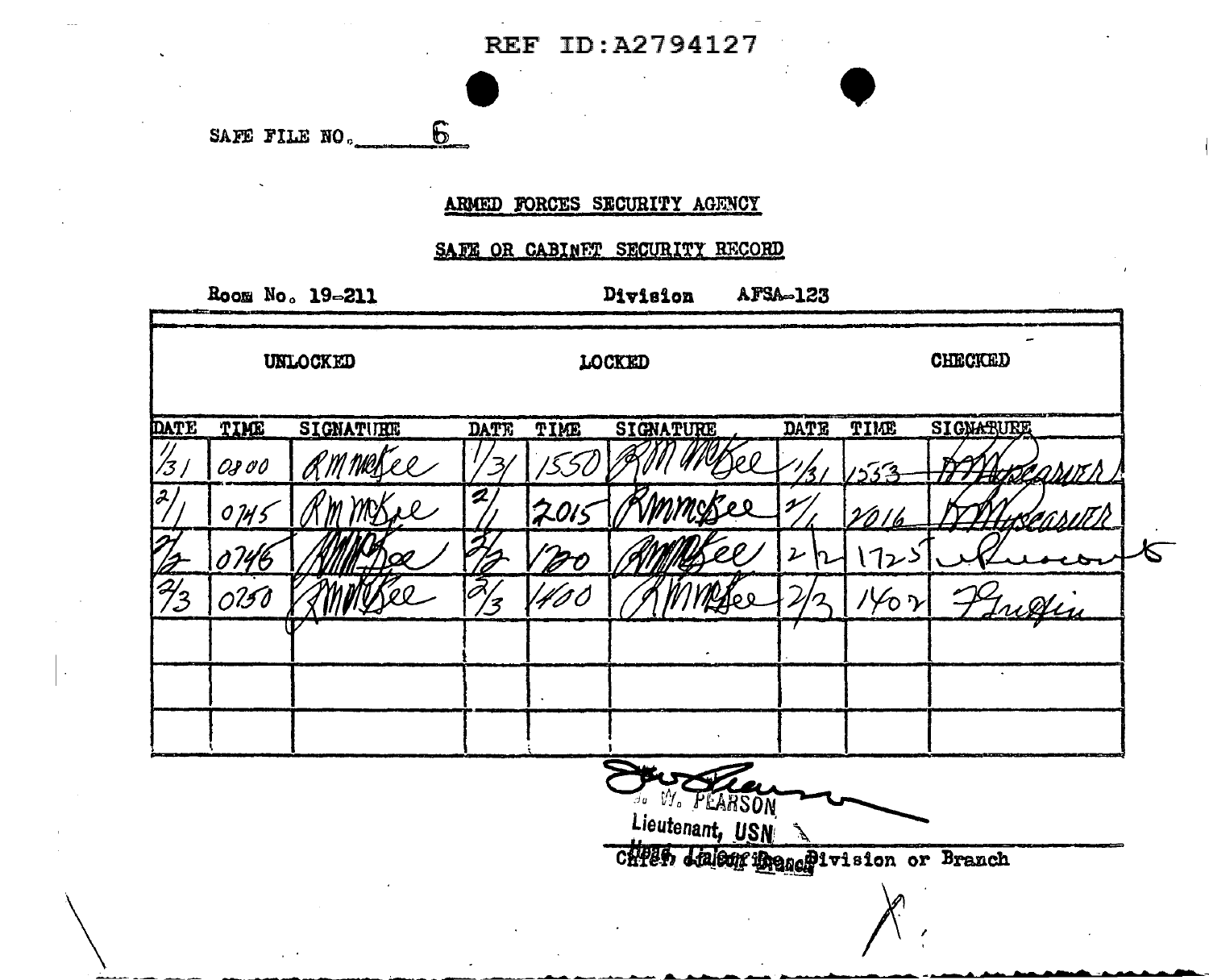|                           |                                 | SAFE FILE NO.   |      |          |                   |  |      |       |                  |           |
|---------------------------|---------------------------------|-----------------|------|----------|-------------------|--|------|-------|------------------|-----------|
|                           | ARMED FORCES SECURITY AGENCY    |                 |      |          |                   |  |      |       |                  |           |
|                           | SAFE OR CABINET SECURITY RECORD |                 |      |          |                   |  |      |       |                  |           |
|                           |                                 | Room No. 19-211 |      |          | Division AFSA-123 |  |      |       |                  |           |
| UNLOCKED<br><b>TOCKED</b> |                                 |                 |      |          |                   |  |      |       | CHECKED          |           |
| DATE                      | TIME                            | SIGNATURE       | DATE | TIME     | <b>SIGNATURE</b>  |  | DATE | TIME  | <b>SIGNATURE</b> |           |
| 3                         | 0800                            |                 |      |          |                   |  |      | 155.3 |                  |           |
| グ                         | 0745                            |                 |      | 20i e    |                   |  |      | 6     |                  | USPOHIT K |
|                           |                                 |                 |      | <b>H</b> |                   |  |      |       |                  |           |
| $\mathcal{F}$             |                                 |                 |      | 1460     |                   |  |      |       |                  |           |
|                           |                                 |                 |      |          |                   |  |      |       |                  |           |
|                           |                                 |                 |      |          |                   |  |      |       |                  |           |
|                           |                                 |                 |      |          |                   |  |      |       |                  |           |
|                           |                                 |                 |      |          |                   |  |      |       |                  |           |

 $\mathbf{r}$ 

ATENDA taros

Chief of Ultico Shivision or Branch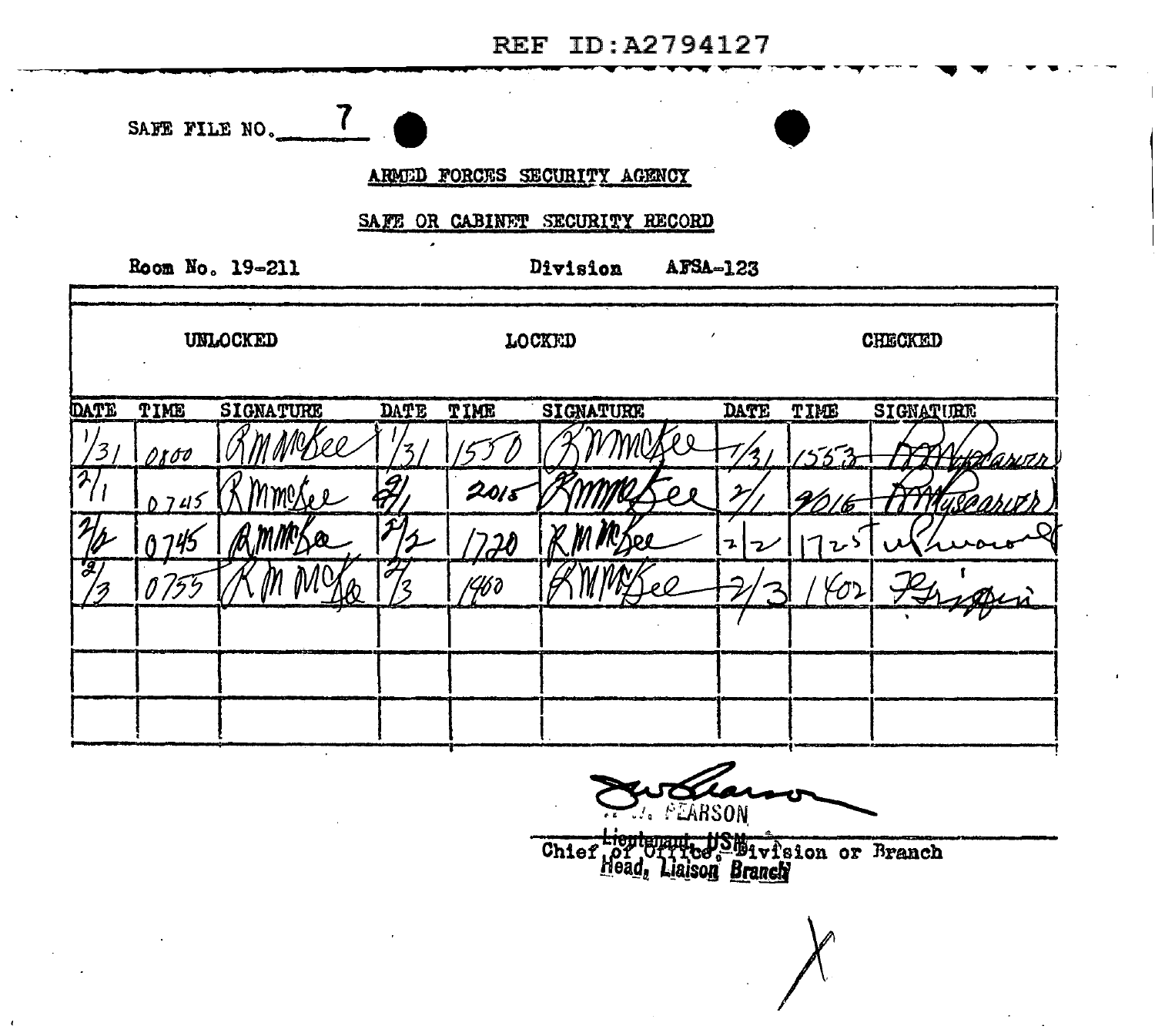|  | SAFE FILE NO. | <sup>8</sup> |
|--|---------------|--------------|

### ARMED FORCES SECURITY AGENCY

#### SAFE OR CABINET SECURITY RECORD

Room No. 19-211

Division **AFSA-123** 

UNLOCKED LOCKED CHECKED DATE TIME DATE **SIGNATIES SIGNATURE DATE** TIME **SIGNATURE** TIME  $\frac{1}{3}$  $0800$  $553$ <u> Seasin</u> 2  $1016$ D (3 አለቢካ  $72$  $\mathbf{z}$  $\boldsymbol{\kappa}_{\text{L}}$ 6750 43 EARSON Lieutenant **M211** ChiefHefd, Office Bivipion or Branch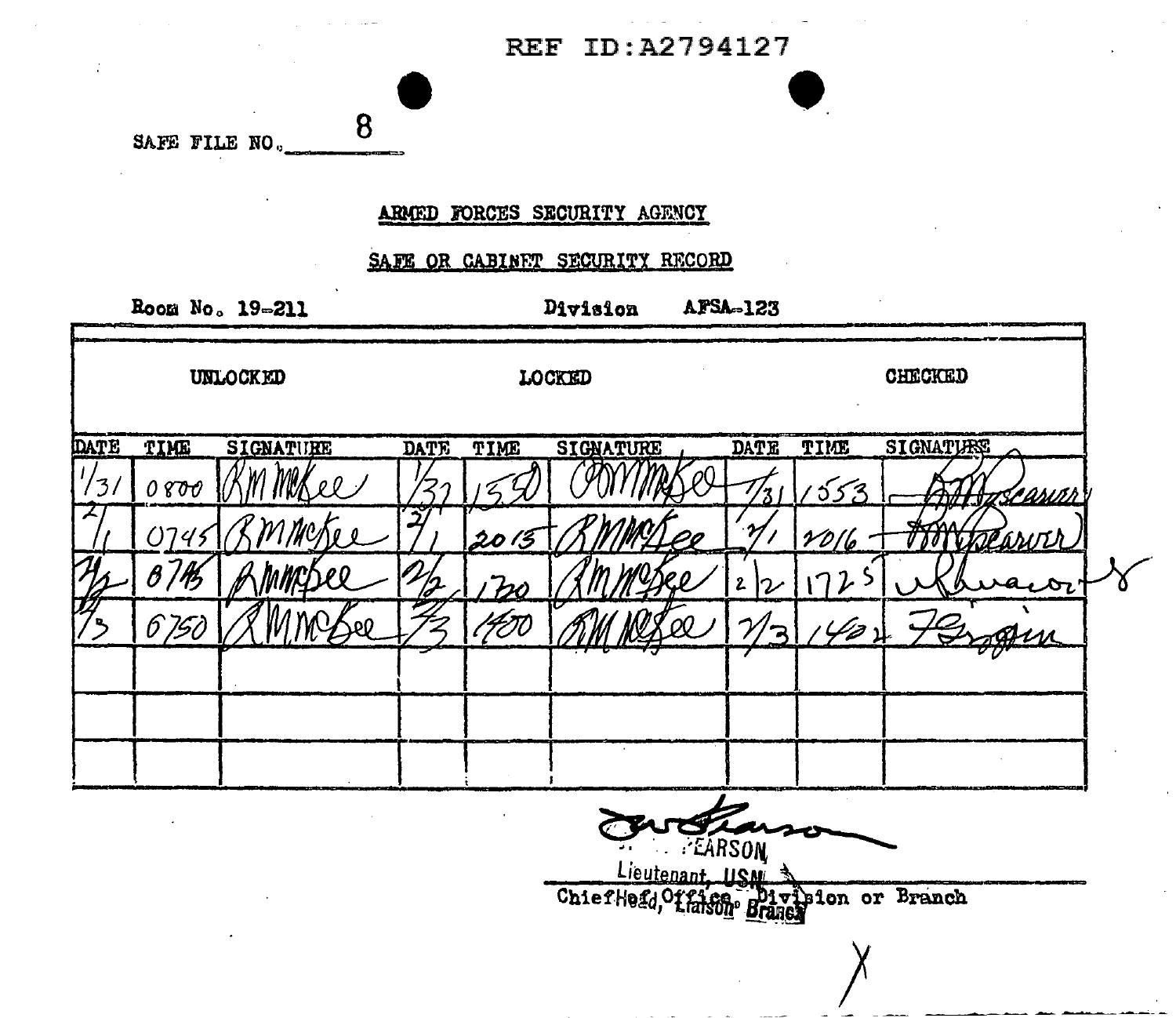

Chief cheletiang. USty faton or Branch Head, Liaison Branch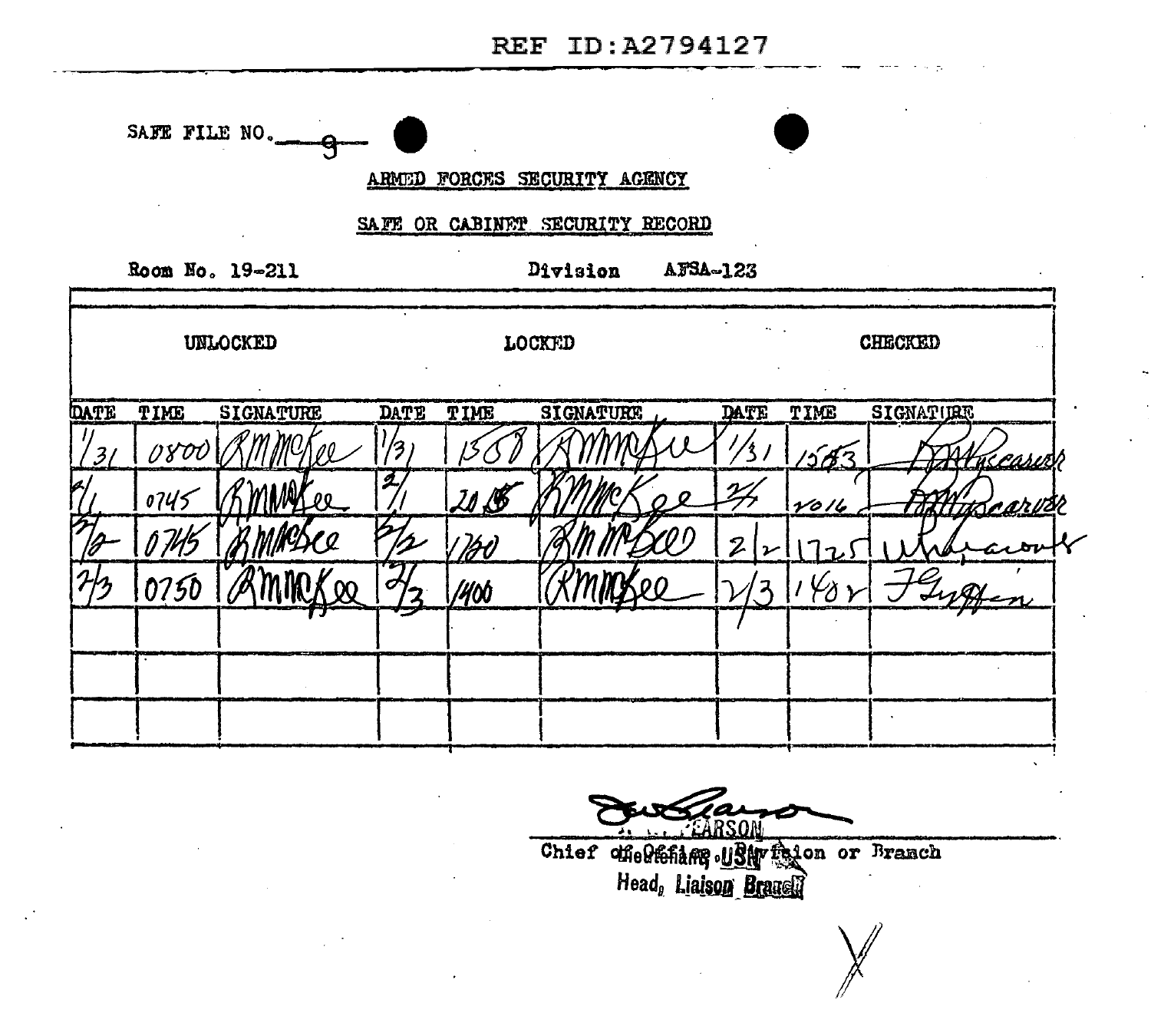|      |                                         | SAFE FILE NO. $10$ |             |      |                              |             |      |                  |  |  |
|------|-----------------------------------------|--------------------|-------------|------|------------------------------|-------------|------|------------------|--|--|
|      |                                         |                    |             |      | ARMED FORCES SECURITY AGENCY |             |      |                  |  |  |
|      | SAFE OR CABINET SECURITY RECORD         |                    |             |      |                              |             |      |                  |  |  |
|      |                                         | Room No. 19-211    |             |      | Division AFSA-123            |             |      |                  |  |  |
|      | UNLOCKED<br>CHECKED<br><b>TOCKED</b>    |                    |             |      |                              |             |      |                  |  |  |
| DATE | TIME                                    | <b>SIGNATURE</b>   | <b>DATE</b> | TIME | <b>SIGNATURE</b>             | <b>DATE</b> | TIME | <b>SIGNATURE</b> |  |  |
|      |                                         |                    |             |      | ₩<br>stener                  | '/ 31       | 550  | <b>TMN</b>       |  |  |
|      | 40,                                     |                    |             |      |                              |             |      |                  |  |  |
|      |                                         |                    |             |      |                              |             |      |                  |  |  |
|      | 1000                                    |                    |             |      |                              |             |      |                  |  |  |
|      |                                         |                    |             |      |                              |             |      |                  |  |  |
|      |                                         |                    |             |      |                              |             |      |                  |  |  |
|      |                                         |                    |             |      |                              | ᡨᢦ᠊ᠳ        |      |                  |  |  |
|      | Lieutenant, USN<br>Head, Liaison Branch |                    |             |      |                              |             |      |                  |  |  |